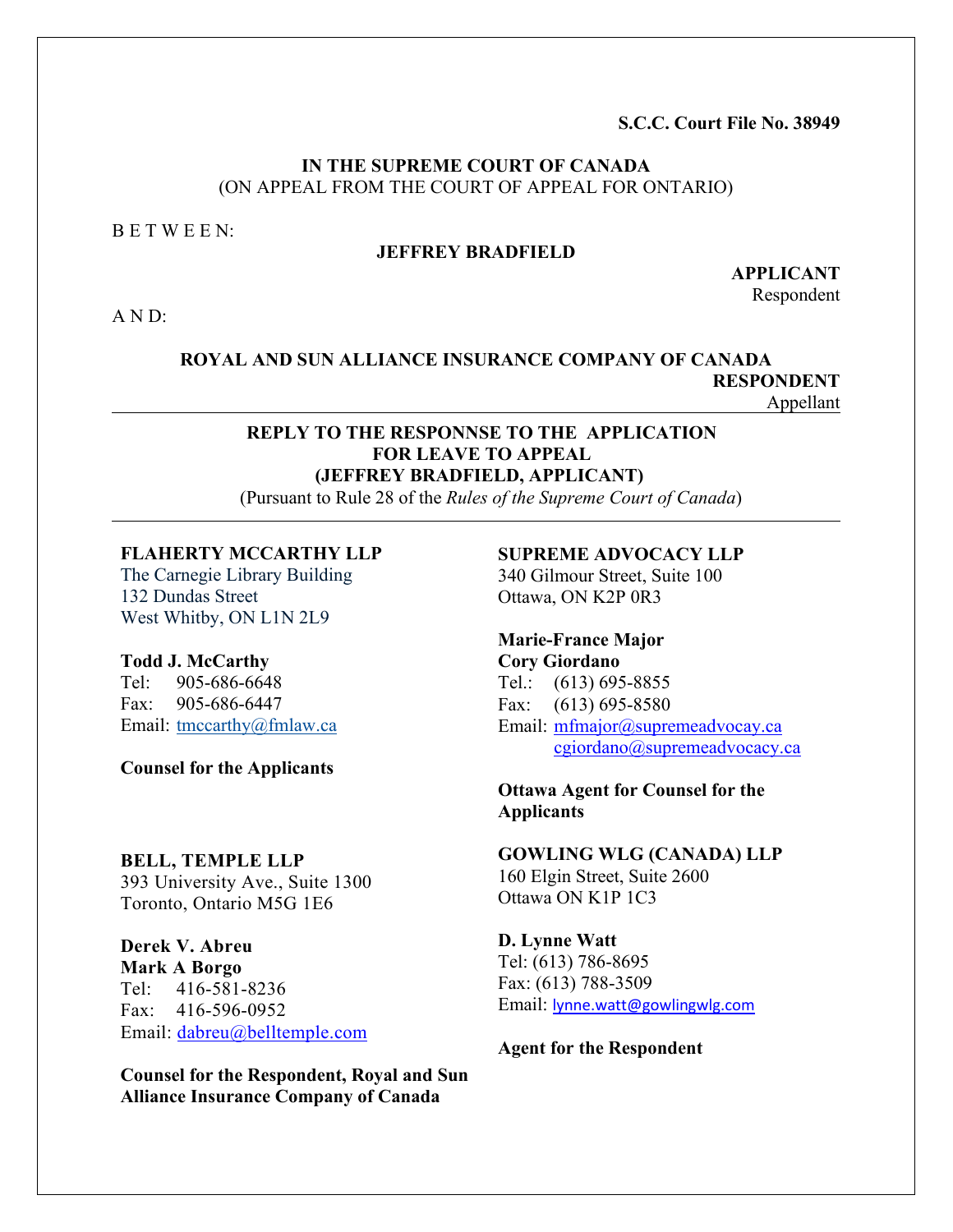# **TABLE OF CONTENTS**

| <b>Reply</b> |  |
|--------------|--|
|              |  |
|              |  |
|              |  |
|              |  |
|              |  |
|              |  |

# $\mathbf{D}$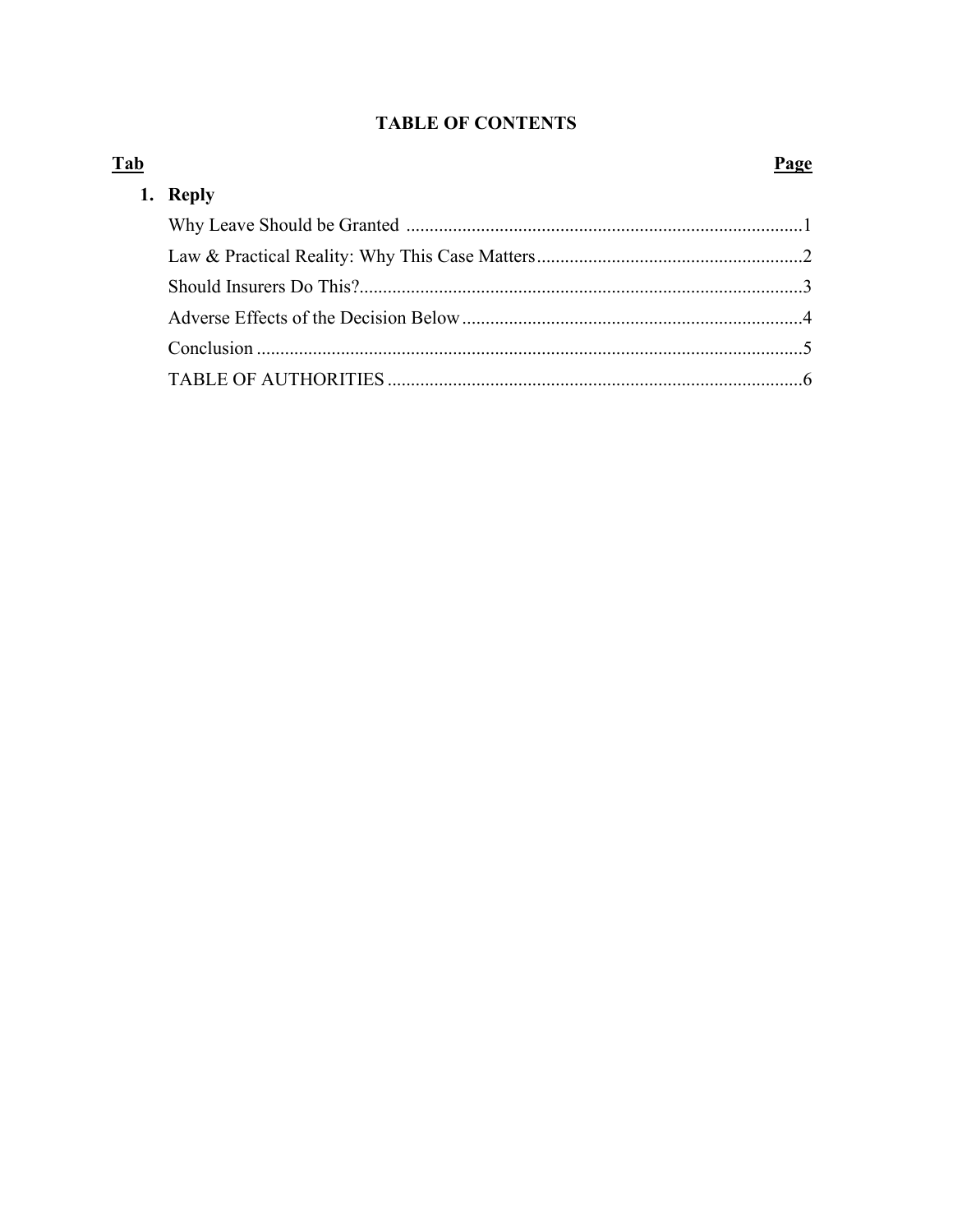### **REPLY**

### **Why Leave Should be Granted**

1. The question before this Honourable Court, as the *Supreme Court Act* directs, is whether the issue raised by the decision of the Court of Appeal is, by reason of its public importance, one which *ought* to be decided.

2. The Respondent cites *Dorzek v. McColl Frontenac Oil Co., Ltd.*,<sup>[1](#page-2-0)</sup> a decision which was released before the modern drafting of s. 40 (or the modern *Supreme Court Act* came into force),<sup>[2](#page-2-1)</sup> as authority for the proposition that the Supreme Court of Canada should not hear this case. With respect, the *Dorzek* decision is of little relevance here. Section 41 of the *Act*, as it then was, set out a number of categories for "a special leave to appeal" which are scarcely applicable to the present case.

3. The Applicant submits the test at s. 40 of the modern *Supreme Court Act* is satisfied. This case is about an insurance company's ability to deny coverage for breach of an insurance policy *after* it has already elected to defend a claim, an issue this Honourable Court has not addressed since 1994[3](#page-2-2) and which *directly* affects every motorist in Ontario and, *indirectly* every motorist in Canada.

4. The question raised by the decision of the Court of Appeal is: what is the level of knowledge required on the part of an insurer before it can be taken to have expressed an 'unequivocal intention to abandon rights'?[4](#page-2-3) The question *ought* to be decided because the Trial Judge and the Court of Appeal decision below fundamentally disagree on the answer to this question. Furthermore, the Court of Appeal decision below is at odds with recent parallel authority from the same Court of Appeal.[5](#page-2-4)

<span id="page-2-0"></span><sup>1</sup> *Dorzek v. McColl Frontenac Oil Co., Ltd.*, 1933 CanLII 4 (SCC), [1933] SCR 197.

<span id="page-2-1"></span><sup>2</sup> Response at para. 63.

<span id="page-2-2"></span><sup>3</sup> *Saskatchewan River Bungalows Ltd. v. Maritime Life Assurance Co.*, 1994 CanLII 100 (SCC), [1994] 2 SCR 490.

<span id="page-2-3"></span><sup>4</sup> *Bradfield v. Royal Sun Alliance Insurance*, 2019 ONCA 800 (CanLII) at para. 33.

<span id="page-2-4"></span><sup>5</sup> *The Commonwell Mutual Insurance Group v. Campbell*, 2019 ONCA 668 (CanLII).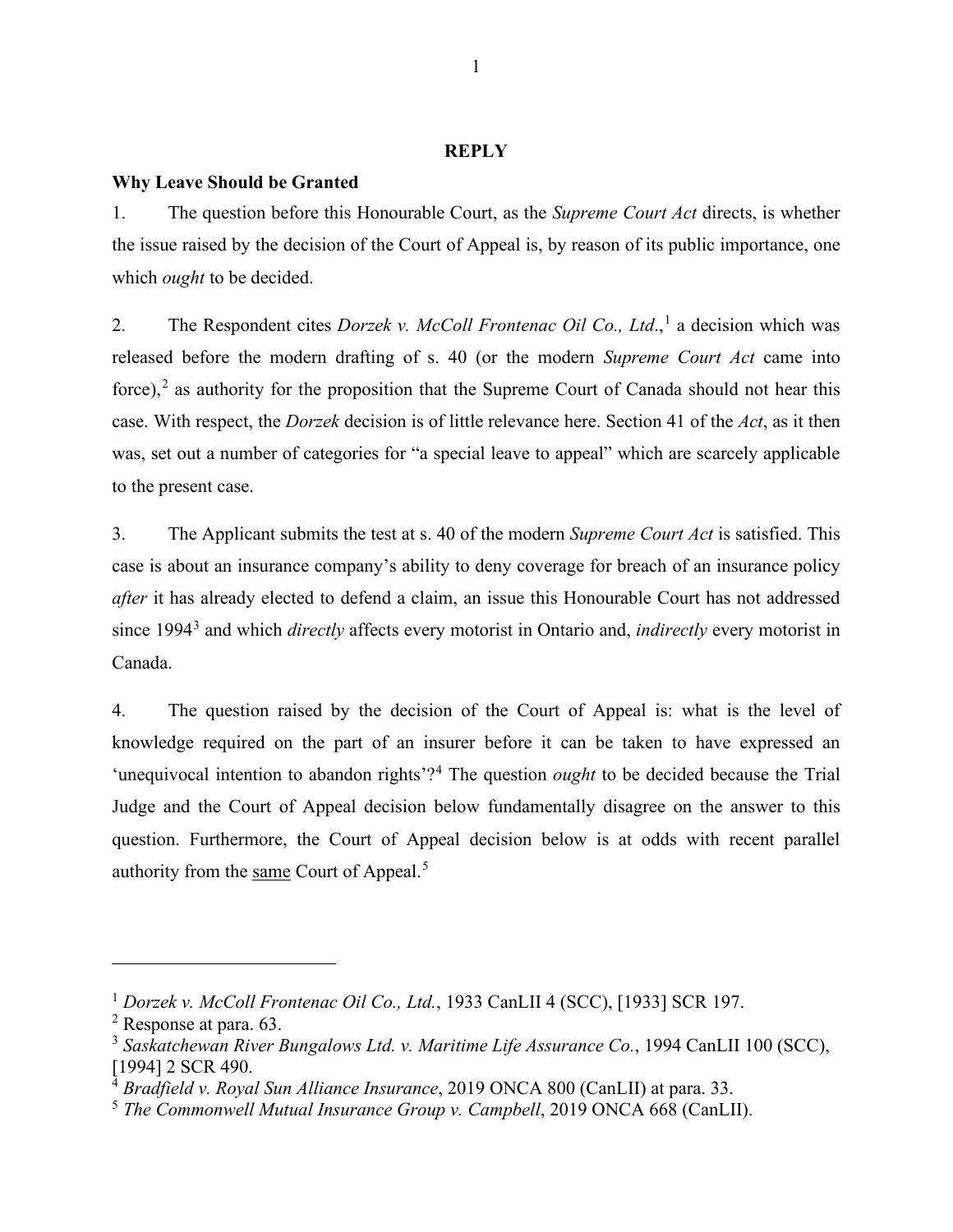5. But beyond the clear legal question and question of mixed fact and law, there is the matter of sound juridical policy. This case matters to real people, to any Canadian facing the daunting prospect of insurance litigation. How should Canadian insurers be incentivized to behave? The decision of the Court of Appeal signals that insurers are no longer required to diligently investigate to determine coverage before trial. Notwithstanding clear contradictory authorities, the Court below found that no prejudice results where an insurer fails to do so.

6. Without this Honourable Court's intervention, the same reasoning adopted by the Court of Appeal below may be applied to insurance claims *beyond* the motor vehicle accident context. Leave to appeal should be granted because the Court of Appeal decision below opens the floodgates to late coverage denials in the litigation of all insurance claims.

## **Law & Practical Reality: Why This Case Matters**

7. The decision below raises an issue of public importance because the Court of Appeal's view – that the Respondent insurer's conduct herein does not give rise to waiver or estoppel, and results in no prejudice – opens the floodgates to late assertions and changes of position during ongoing litigation.

8. There was no regard, in the decision of the Court of Appeal below, to fairness for ordinary insurance consumers or the resulting inefficiency in the administration of justice, contrary to this Honourable Court's pronouncement in *Hryniak v. Mauldin*. [6](#page-3-0) Is that *really* the way forward for Canadians?

9. Whereas prior judicial authorities impose a more stringent standard of diligence upon insurers, the decision of the Court of Appeal below is recklessly permissive of late assertions of non-coverage – this despite the Respondent insurer's initial decision to defend, and a notable absence of any steps taken to reserve that right before, during, or after litigation commenced.<sup>[7](#page-3-1)</sup>

<span id="page-3-0"></span><sup>6</sup> *Hryniak v. Mauldin*, 2014 SCC 7 (CanLII), [2014] 1 SCR 87.

<span id="page-3-1"></span><sup>7</sup> In stark contrast to the behaviour of other insurers: *The Commonwell Mutual Insurance Group v. Campbell*, 2019 ONCA 668 (CanLII) at para. 11.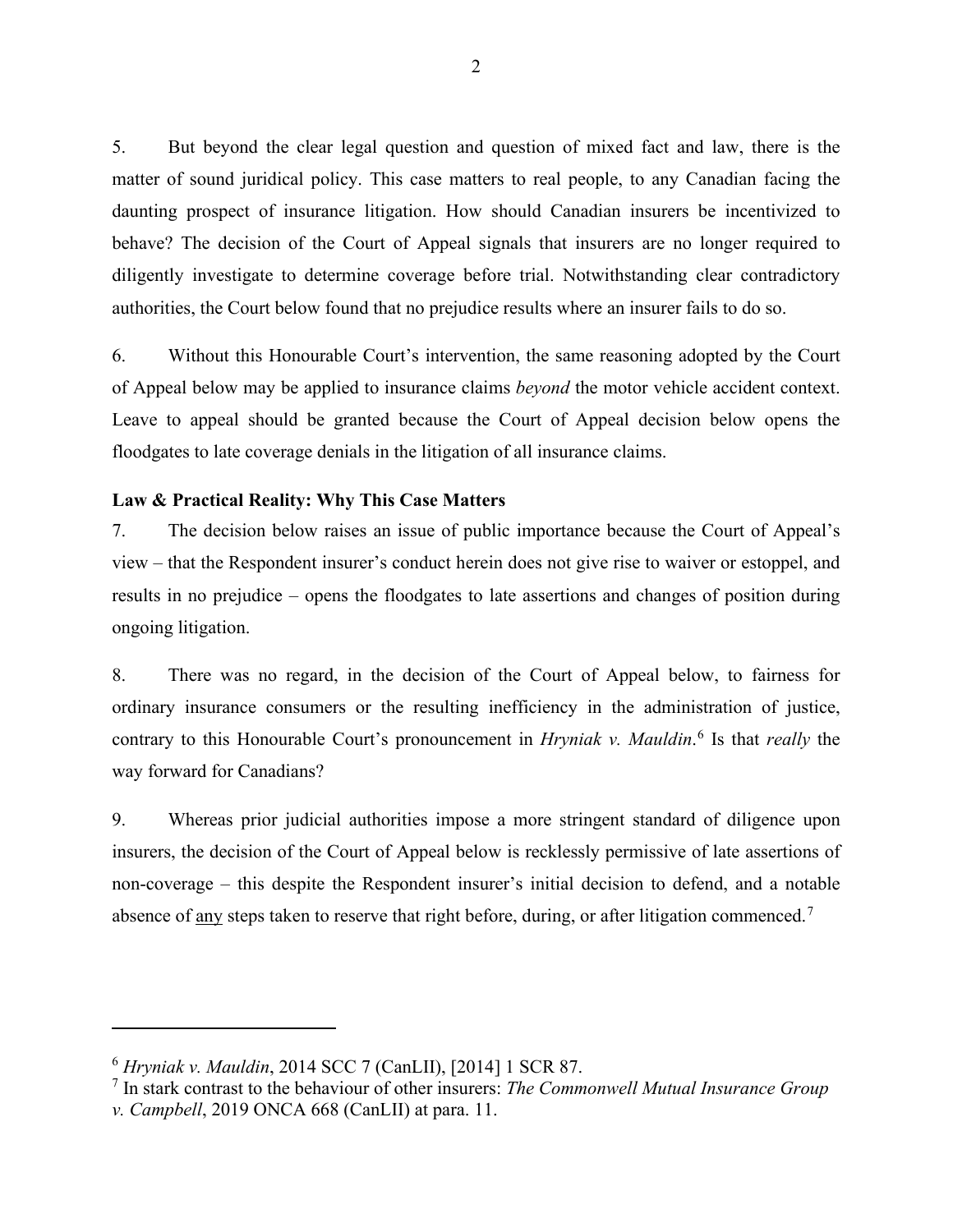### **Should Insurers Do This?**

10. The Respondent insurer's position was that it had no knowledge of the breach until 2009, three years after having engaged and directed an adjuster to investigate coverage (and who failed to obtain what he was directed to obtain and was available).

11. The practical concern before the Court of Appeal below was, as a matter of sound policy, when *should* an insurer be taken to know, and *should* there be an obligation on the insurer to investigate in some way? Should an insurer be rewarded for willful blindness? Here the Respondent insurer *knew* Mr. Deveceri was an M2 licence-holder, and they requested information required to determine the extent of coverage – including a coroner's report to determine blood alcohol levels. The Respondent insurer simply didn't follow up. In the meantime, they did nothing to preserve their rights and now blame the Applicant for their own flawed tactical choices. The Trial Judge recognized this, but the Court of Appeal below did not.

12. As a matter of accuracy, the Respondent is incorrect in stating that "actual knowledge" of all the material facts and evidence is required to engage waiver and estoppel principles. That is not the law as it is stated in *Saskatchewan River Bungalows*, [8](#page-4-0) *Logel*, [9](#page-4-1) *Rosenblood*, [10](#page-4-2) or the August 2019 decision in *Commonwell*. [11](#page-4-3) In this case the insurer's choice to provide coverage or not was altered late into the litigation process, in fact three years into that process. For the Trial Judge, echoing the established jurisprudence on the subject,  $12$  three years was "... much too late", resulting in prejudice to the parties and necessitating a second trial. For the Trial Judge, waiver and estoppel clearly applied in these circumstances. In stark contrast to the decision below, the

<span id="page-4-0"></span><sup>8</sup> *Saskatchewan River Bungalows Ltd. v. Maritime Life Assurance Co.*, 1994 CanLII 100 (SCC), [1994] 2 SCR 490.

<span id="page-4-1"></span><sup>9</sup> *Logel Estate v. Wawanesa Mutual Insurance Company*, 2009 ONCA 252 (CanLII).

<span id="page-4-2"></span><sup>10</sup> *Rosenblood Estate v. Law Society of Upper Canada*, [1989] O.J. No. 240 (Ont. H.C.) (appeal dismissed, [1992] O.J. No. 3030 (Ont. C.A.).

<span id="page-4-3"></span><sup>&</sup>lt;sup>11</sup> *The Commonwell Mutual Insurance Group v. Campbell*, 2019 ONCA 668 (CanLII).

<span id="page-4-4"></span><sup>12</sup> *Rosenblood Estate v. Law Society of Upper Canada* (1989), 37 C.C.L.I. 142 (Ont. H.C.J.),

aff'd. 16 C.C.L.I. (2d) 226 (Ont. C.A.); *The Commonwell Mutual Assurance Group v. Campbell*, 2018 ONSC 5899 (CanLII) at para. 42.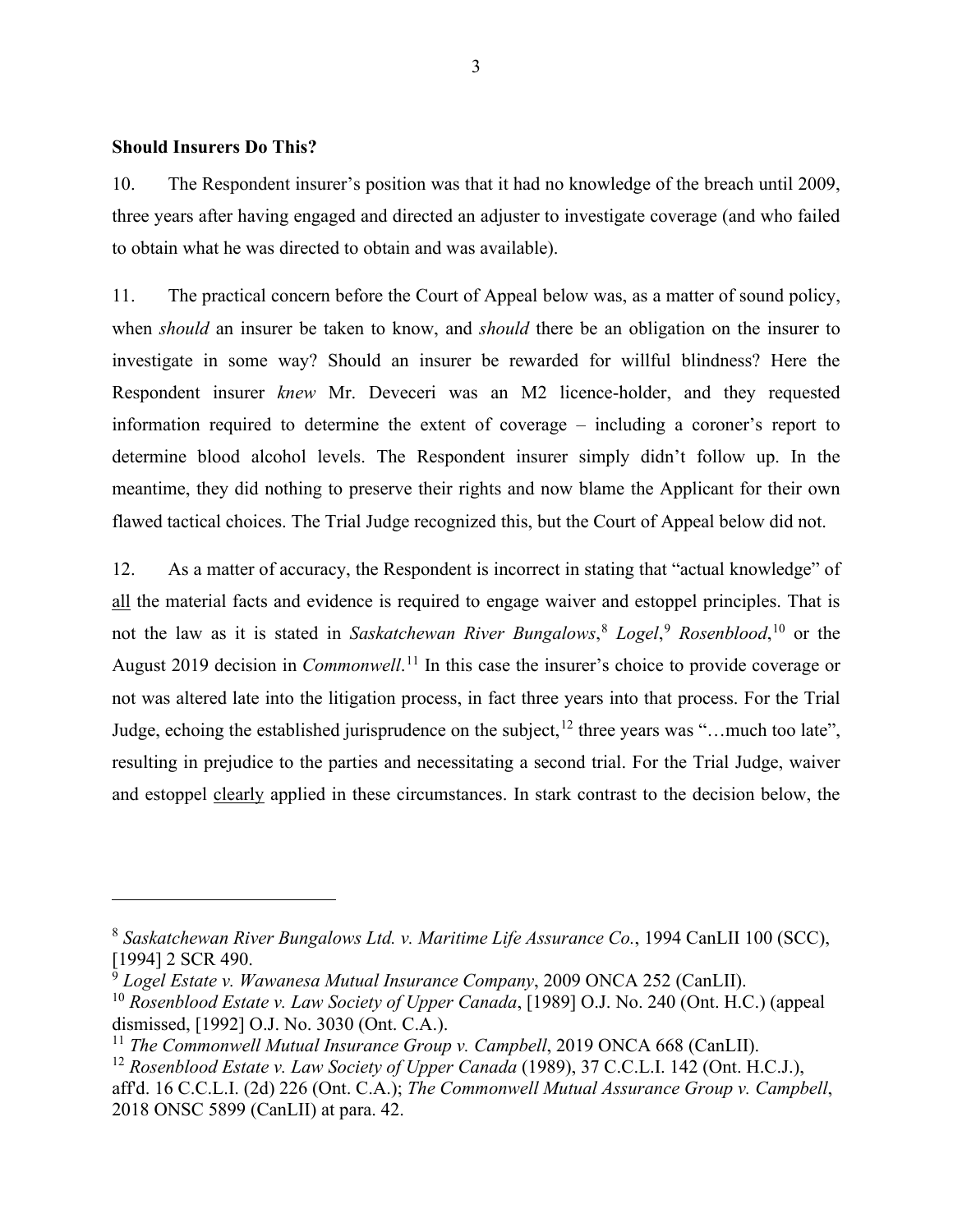Court of Appeal in *The Commonwell Mutual Insurance Group v. Campbell*<sup>[13](#page-5-0)</sup> concurs with this approach and outcome.

## **Adverse Effects of the Decision Below**

13. Prior to the decision of the Court of Appeal below, Canadian jurisprudence on this subject has maintained it is knowledge of one's rights that counts having regard to a potential basis for coverage denial or reservation of rights if there is a question of coverage. In this case, two Statements of Claim (issued in 2007 and 2008 and received by the Respondent insurer) alleged, *inter alia*, that the late Mr. Devesceri was impaired by alcohol. Because of the deceased's M2 status listed on the Respondent insurer's "Policy Declaration Page", a fact *actually* known to the Respondent on, before, and after May 29 2006, these allegations alone warranted, at least, a reservation of rights.

14. Alternatively, the Respondent insurer could have brought a "Stat TP Motion" 3 years before the 2010 "Stat TP Motion / Order" denying a defence to the Estate and adding the Respondent insurer as a "Stat TP".

15. To put it bluntly, the Respondent was here rewarded for its lack of diligence in determining coverage as a pre-trial issue, the very antithesis of this Honourable Court's directive in *Hryniak*. [14](#page-5-1) That not only prejudiced the insured in this case, it has the potential to negatively affect the legitimate expectations of millions of Canadian insured persons. The very practical question for this Honourable Court is how long should an insured have to wait before an insurer finally decides whether to adopt/not adopt an "off-coverage" position?

16. The decision of the Court of Appeal below misstates the law, improperly overturns the Trial Judge's decision which correctly applies the law and creates massive confusion on the law of waiver/estoppel. The resulting uncertainty leaves insured Canadians vulnerable to arbitrary and delayed coverage denials that adversely affect them. The Court of Appeal decision below will also adversely affect the administration of justice. In particular, the civil justice system will

<span id="page-5-0"></span><sup>&</sup>lt;sup>13</sup> *The Commonwell Mutual Insurance Group v. Campbell*, 2019 ONCA 668 (CanLII).

<span id="page-5-1"></span><sup>14</sup> *Hryniak v. Mauldin*, 2014 SCC 7 (CanLII), [\[2014\] 1 SCR 87.](http://canlii.ca/t/g2s18)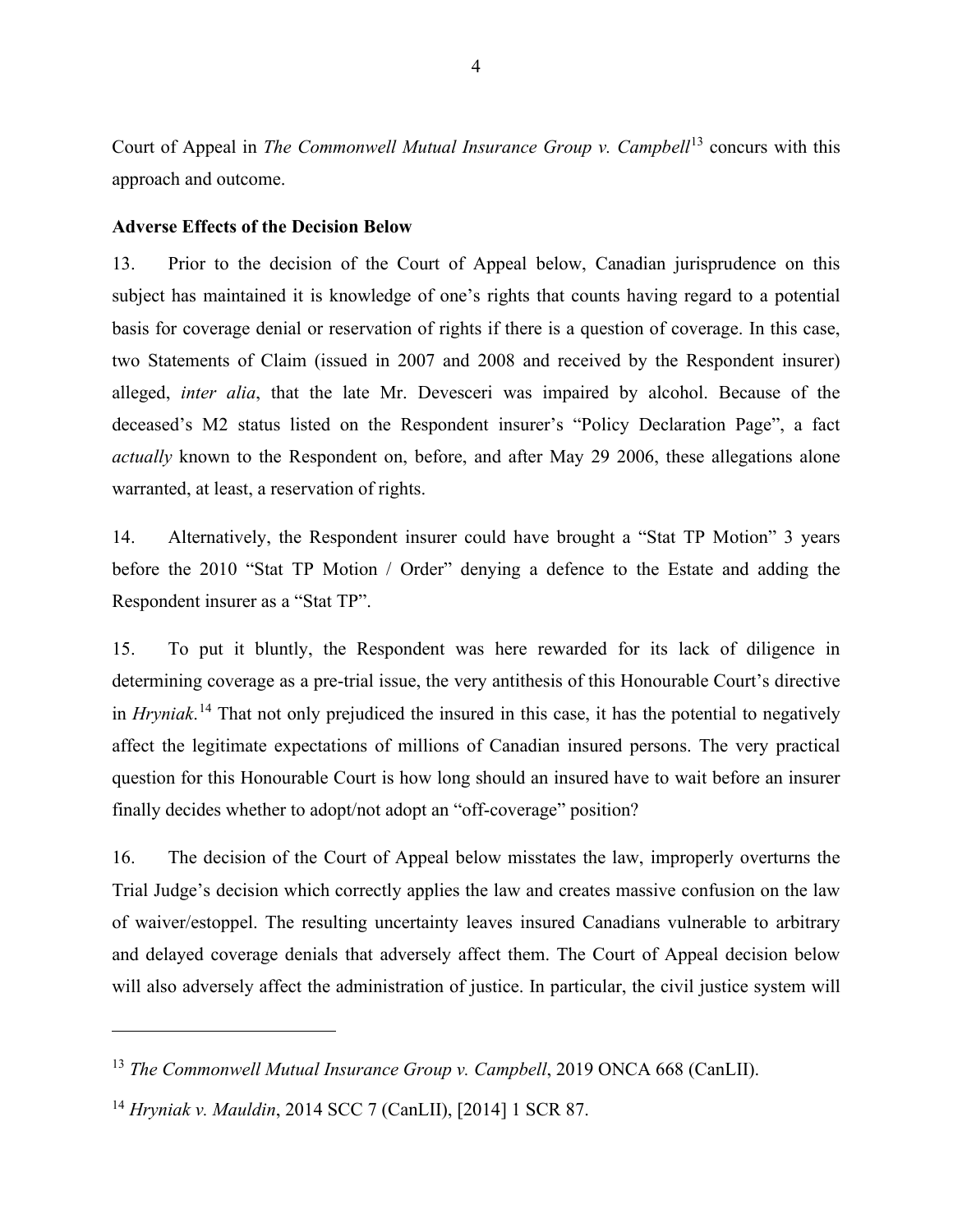be saddled with unnecessary delays, needless trials, and endless coverage disputes. Leave is required to properly state the law on waiver and estoppel in the motor vehicle insurance context.

### **Conclusion**

17. Despite its fundamental practical importance for Canadians, this Honourable Court has not considered the application of waiver and estoppel principles in the context of an insurer taking an "off-coverage" position since 1994.<sup>[15](#page-6-0)</sup> In the Court of Appeal below, the relevant jurisprudence and applicable principles of law have similarly not been addressed before this Honourable Court, or any Court of Appeal, for at least 10 years.

ALL OF WHICH IS RESPECTFULLY SUBMITTED THIS, 3<sup>rd</sup> day of February, 2020.

Waie France Ly, AS Moth of

**Counsel for the Applicant**

<span id="page-6-0"></span><sup>15</sup> *Saskatchewan River Bungalows Ltd. v. Maritime Life Assurance Co.*, 1994 CanLII 100 (SCC), [1994] 2 SCR 490.